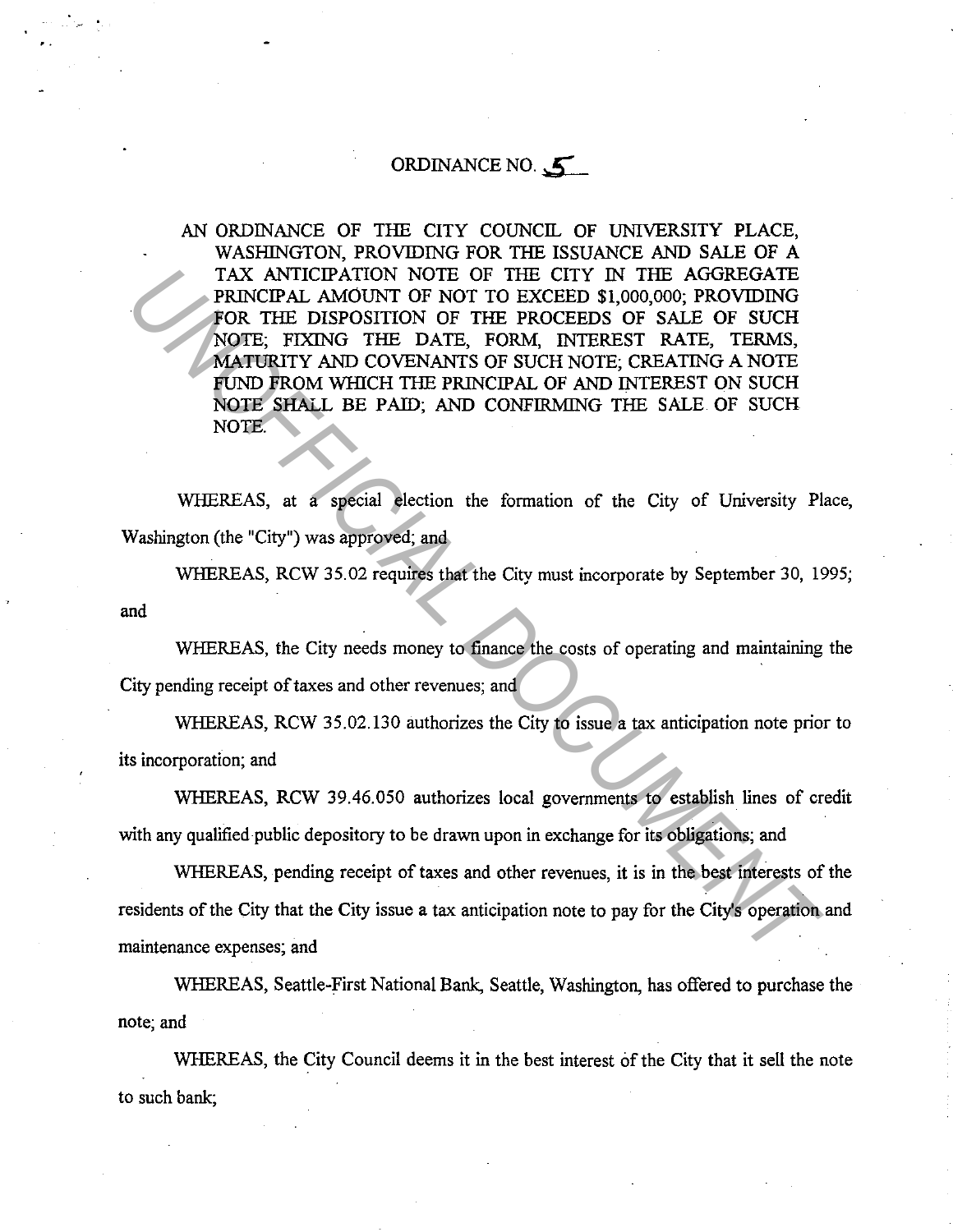NOW, THEREFORE, THE CITY COUNCIL OF THE CITY OF UNIVERSITY PLACE, WASHINGTON DO ORDAIN AS FOLLOWS:

Section 1. Definitions. As used in this ordinance, the following terms shall have the following meanings:

"Bank" means Seattle-First National Bank, Seattle, Washington.

"City" means the City of University Place, Washington.

"Council" means the general legislative body of the City as the same shall be duly constituted from time to time.

"Issuing Officer" means the Mayor of the City, the City Manager, the Assistant City Manager, or City Finance Director or Treasurer, including any interim appointees, when duly appointed by the Mayor. **Example 1.1**<br> **UNITE THE TRANSIE CONDUCT THE SET INTERENT IN SERVE THE STATE INTO THE CONDUCT THE CONDUCT THE SUITE CONDUCT THE SUITE THE SUITE THE SUITE THE USING OF THE SUITE THE USING THE THE USING THE USING THE THE TH** 

"Note" means the "University Place, Washington Tax Anticipation Note, 1995" authorized by this ordinance.

"Note Fund" means the "University Place Tax Anticipation Note Redemption Fund, 1995" created by Section 3 of this ordinance.

"Note Proceeds Account" means the "University Place Note Proceeds Account" created by Section 5 of this ordinance.

"Outstanding Principal Balance of the Note" means the aggregate of all funds which the City has drawn from the Bank pursuant to the Note less the aggregate of all principal payments on the Note made by the City.

"Prime Rate" means the rate of interest publicly announced from time to time by Seattle-First National Bank Washington, N.A. in Seattle, Washington as its Large Business Prime Rate or <sup>1</sup> Prime Rate. Any change in the Prime Rate shall take effect on the day specified in the public announcement of such change. The Prime Rate is set by the Bank based upon various factors including the Bank's costs and desired return, general economic conditions and other factors and is used as a reference point for pricing some loans. The Bank may make loans at, above or below

-2- **NMN07Z.DOC 95/05124**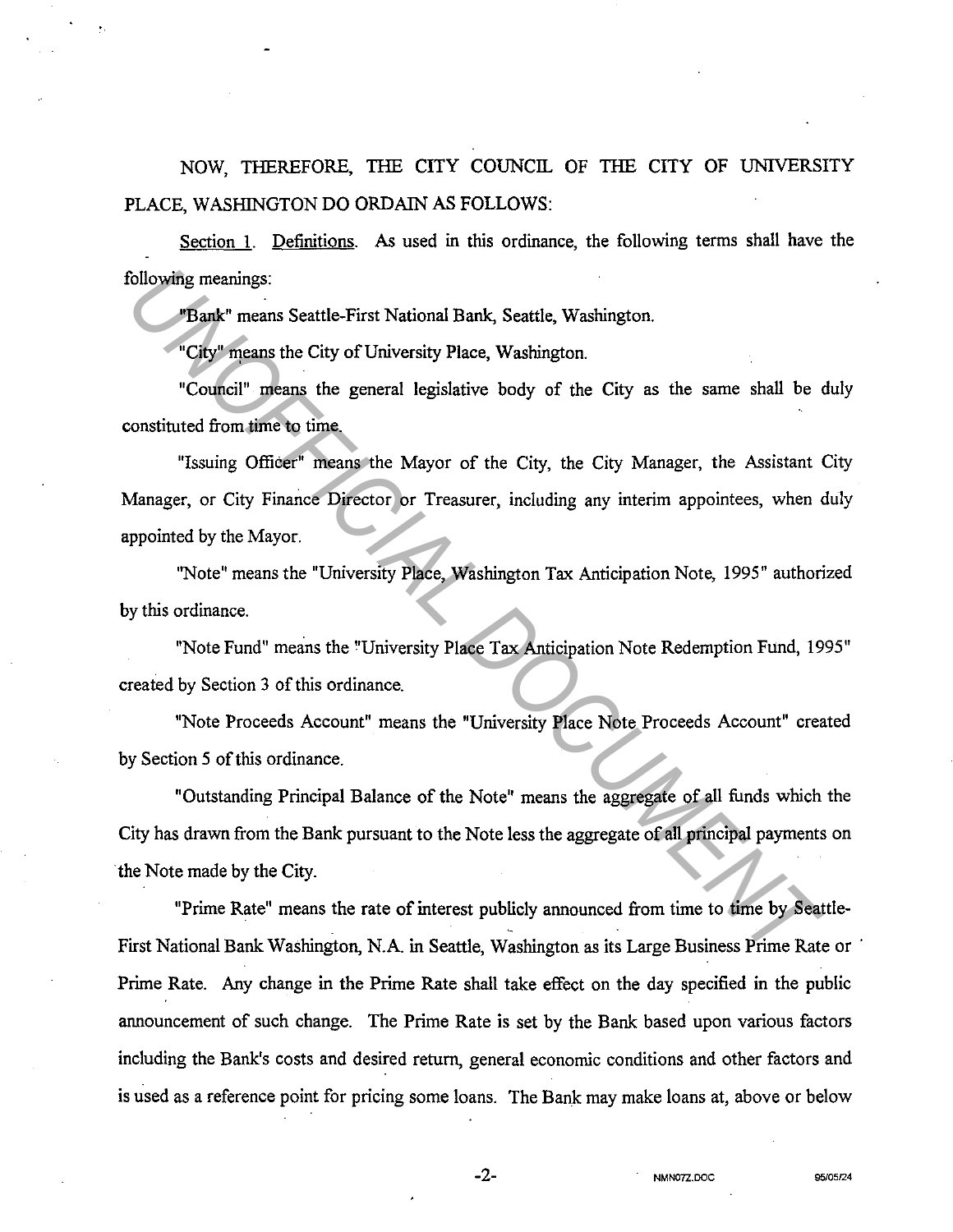the Prime Rate. The Prime Rate is not necessarily the lowest rate offered by the Bank to its most creditworthy customers from time to time.

"Request for Draw" means an oral or written request by an Issuins Officer for a draw from the line of credit authorized to be established by this ordinance, all as more fully described in Section 2 of this ordinance.

Section 2. Issuance of Note. In anticipation of the receipt of general tax revenues or revenues from other sources, the City shall, for the purpose of funding general operating expenses of the City, issue its Note in the principal amount of not to exceed \$1,000,00u outstanding at any one time. Said short-term obligation shall be designated the "University Place, Washington, Tax Anticipation Note, 1995," shall be dated June 1, 1995 and shall mature June 1, 1996. The Outstanding Principal Balance on the Note shall be payable at maturity. From the line of credit authorized to be established by this ordinance, all as more tilly describes absorbs explorer.<br> *Section 2 Cof this ordinance*.<br> *Section 2 Cof this ordinance*.<br> *Compared Sources, the City shall* 

The Note shall bear interest on the Outstanding Principal Balance at a rate per annum of • 60% of the Prime Rate of the Bank. Interest shall be payable at maturity or prior redemption of the Note. Interest on the Note shall be calculated on the basis of a 360-day year and the actual number of days elapsed.

The Note shall be non-negotiable and issued in bearer form. Both principal of and interest on the Note shall be payable in lawful money of the United States of America at the office of the Treasurer of the City in University Place, Washington, and shall be a general obligation of the City to the extent provided herein.

The Outstanding Principal Balance of the Note on any particular day shall be the aggregate of all funds which the City has drawn from the date of the Note to that day less the aggregate of all principal payments made by the City on or before that day. Interest on a particular principal amount so advanced shall be determined from the date of the advance of Note proceeds pursuant to a Request for Draw by which the City drew that principal amount from the Bank.

-3- **NMN07Z.OOC** 95/05124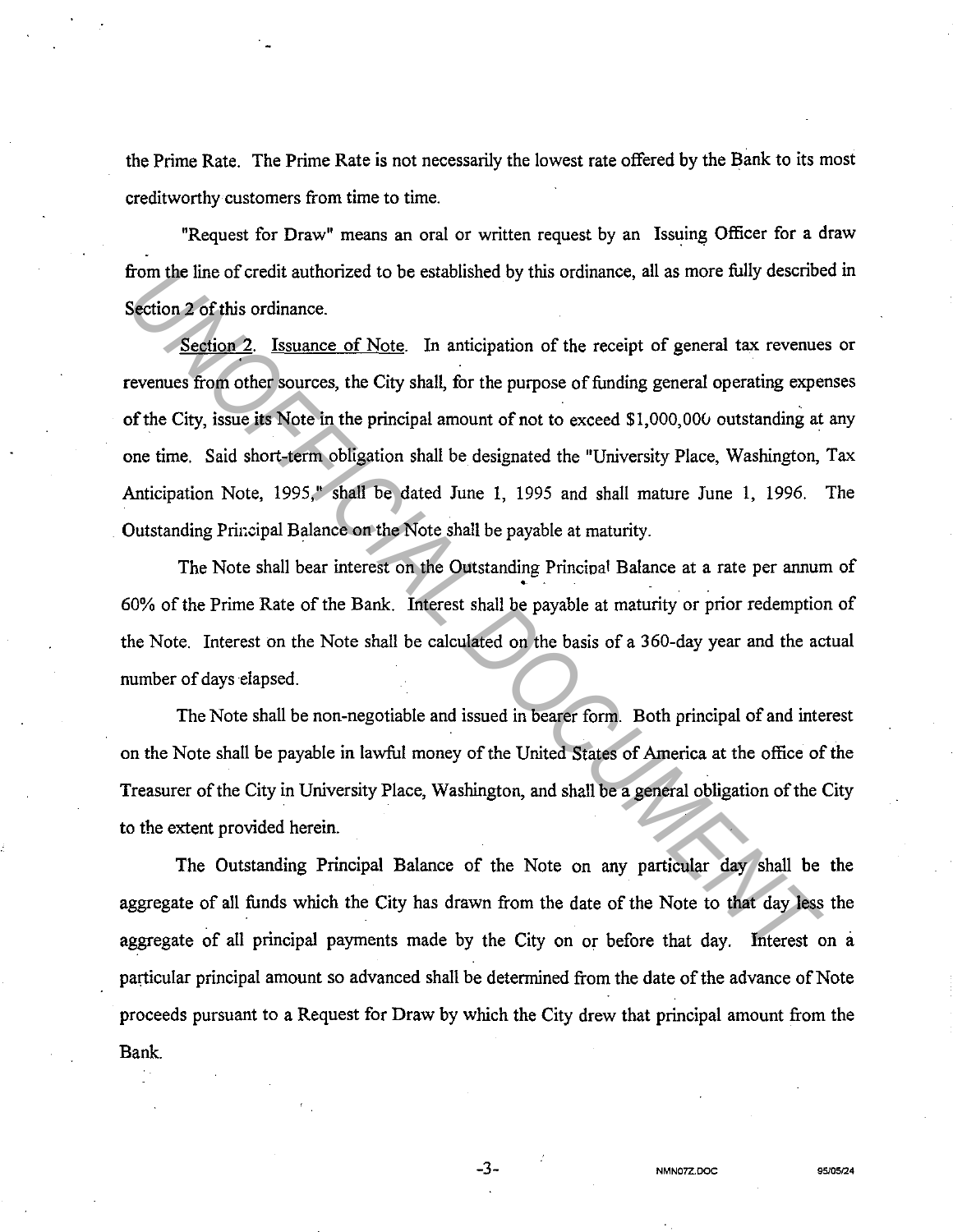A Request for Draw pursuant to the Note may be made by an Issuing Officer either orally or in writing at any time prior to the maturity date of the Note. Oral Requests for Draw shall include requests by telephone, telegraph, telex or any other means of communication other than by a writing signed by an Issuing Officer. The City hereby delegates to the Issuing Officer authority to make a written or oral Request for Draw pursuant to this ordinance. The Bank shall incur no liability to the City or to any other person in acting upon any oral or written notice or " other communication which the Bank believes in good faith to have been given by an official or other person authorized to borrow on behalf of the City, or in otherwise acting in good faith in making advances pursuant to this ordinance.

Section 3. Note Redemption Fund. A special fund of the City to be known as the "University Place Tax Anticipation Note Redemption Fund, 1995" (the "Note Fund") is hereby authorized to be created by the City. The Note Fund shall be a trust account and shall be drawn upon for the sole purpose of paying the principal of and interest on the Note. Money on deposit in the Note Fund not immediately needed to pay such interest or principal may temporarily be deposited in such institutions or invested in such obligations which are legal investments for City funds. Any interest or profit from the investment of such money shall be deposited in the Note Fund. Any money remaining in the Note Fund after payment in full of the principal of and interest on the Note may be transferred to the general operating fund of the City, and the Note Fund shall be closed. by a writing signed by an Issuing Officer. The City hereby delegates to the Issuing Of authority to make a written or oral Request for Draw pursuant to this ordinance. The Bank<br>incur no liability to the City or to any othe

The City covenants and agrees that on or before the maturity date of the Note, it will deposit in the Note Fund, out of all taxes levied by the City within and as a part of the levy pennitted by law without a vote of the electors and when pennitted to be levied by State law, and out of other revenues received by the City, such tax receipts and other revenue in an amount · which, together with other money of the City, if any, legally available for such purposes, will be sufficient to pay the principal of and interest on the Note.

-4- **NMN07Z.OOC 95/05124**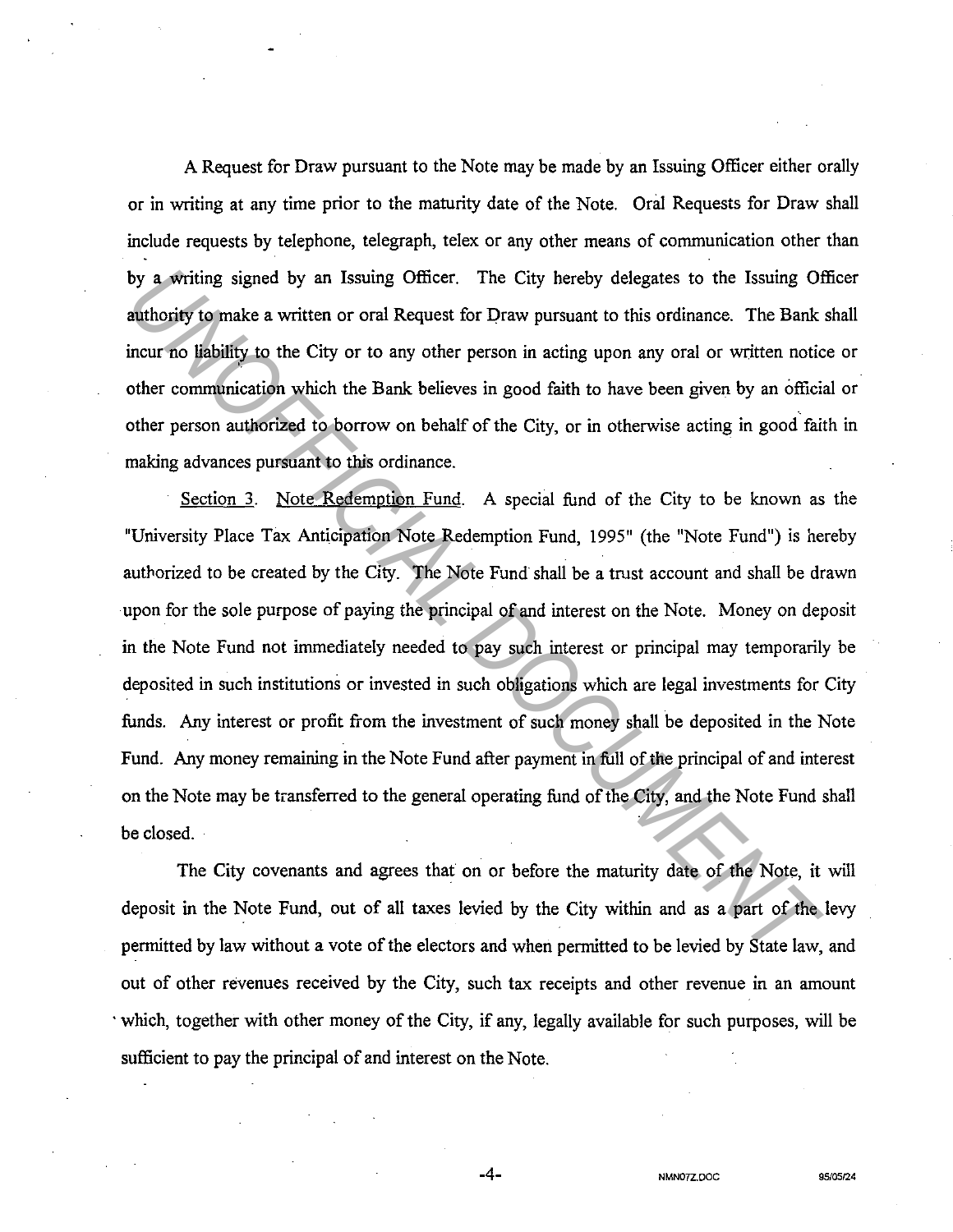The City hereby irrevocably pledges that a sufficient portion of such tax receipts and other revenues to be collected by the City prior to the full payment of the principal of and interest on the Note will be and is hereby irrevocably set aside, pledged and appropriated for the payment of the principal of and interest on the Note. Such taxes and other revenue so pledged shall be paid directly into the Note Fund in amounts sufficient to pay the principal of and interest on the Note at maturity, and none of the money in such Fund shall be used for any other purpose than the payment of the principal of and interest on the Note as the same shall become due. **The principal of and interest on the Note.** Such taxes and other revenue so pledged shall be directly into the Note Fund in amounts sufficient to pay the principal of and interest on the laterative payment of the principa

Section 4. Redemption Prior to Maturity. The Note may be pre-paid prior to its maturity in whole or in part at any time.

Section 5. Application of the Proceeds of the Note. All proceeds received from a Request for Draw under this ordinance shall be deposited into a special account designated the "Note Proceeds Account" that is hereby created in the City's General <sup>E</sup>und, and may be used by the City to pay the general operating and maintenance expenses of the City.

Section 6. Form of the Note. The Note shall be in substantially the following form:

UNITED STATES OF AMERICA

. NO.

----

## STATE OF WASHINGTON

## UNIVERSITY PLACE

## TAX ANTICIPATION NOTE, 1995

University Place, Washington (the "City"), a municipal corporation organized and existing under and by virtue of the Constitution and laws of the State of Washington, hereby acknowledges itself to owe and for value received promises to pay to bearer on June 1, 1996 solely from the sources hereinafter mentioned, the principal sum of not to exceed \$1,000,000 together with interest on the Outstanding Principal Balance, from the date hereof at the rate per annum of 60% of the Prime Rate of Seattle-First National Bank, computed on a 360-day year and the actual number of days elapsed, upon presentation and surrender of this note at the office of the Treasurer of the City.

 $\frac{1}{2}$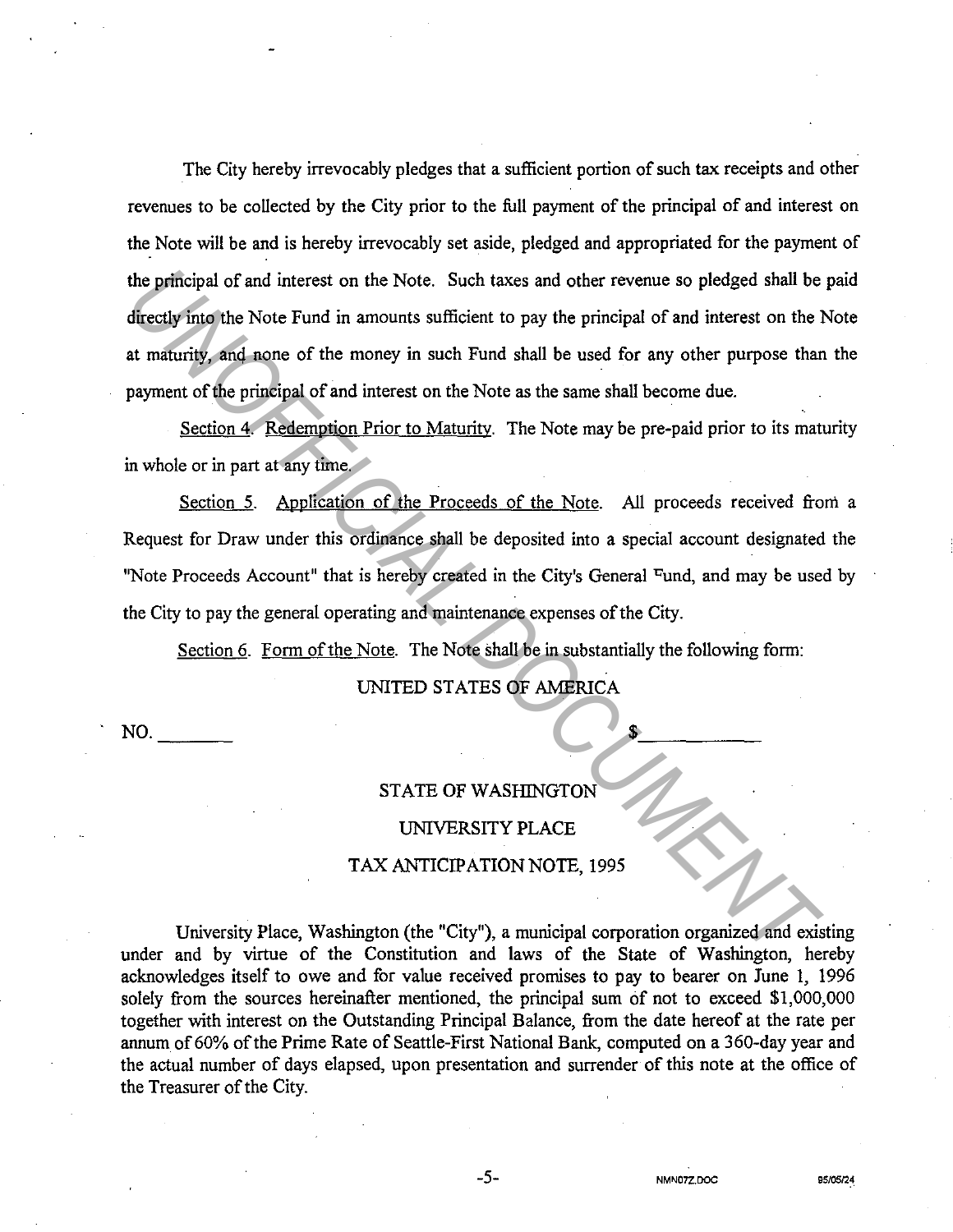. The City has reserved the right to repay the principal amount of this note in whole or in part prior to its maturity.

This note is issued pursuant to an Ordinance of the City, adopted on May 24, 1995 (the "Note Ordinance"), for the purpose of financing expenses of operating and maintaining the City, in anticipation of the receipt of taxes and other revenues, all in conformity with the Constitution and laws of the State of Washington.

The City hereby irrevocably covenants that it will deposit in the Tax Anticipation Note Redemption Fund, 1995 of the City authorized to be maintained by the Note Ordinance, taxes levied within and as a part of the levy permitted to the City without a vote of the people, and other revenues received by the City, in amounts which, together with other moneys of the City legally available therefor, will be sufficient to pay the principal of and interest on this note as the same shall become due. In antigipation of the receipt of taxes and other revenues, all in conformity with the Constituted and sole of Washington.<br> **The City hereby irrevenues that it will deposit in the Tax Anticipation Nedermylon Fund, 1995 of** 

The full faith, credit and resources of the City are hereby irrevocably pledged for the prompt payment of such principal and interest.

The City has designated this note as a qualified tax-exempt obligation for investment by financial institutions.

It is hereby certified and declared that this note is issued pursuant to and in strict compliance with the Constitution and laws of the State of Washington and duly adopted ordinances of the City, and that all acts, conditions and things required to have happened, been done and performed precedent to and in the issuance hereof have happened, been done and performed.

IN WITNESS WHEREOF, University Place, Washington, has caused this note to be signed with the manual signature of the Temporary Chairman and attested by the manual signature of the Interim Clerk Pro Tern as ofthis 1st day of June, 1995.

UNIVERSITY PLACE, WASHINGTON

Temporary Chairman

ATTEST: abun Tutto

Interim Clerk Pro Tern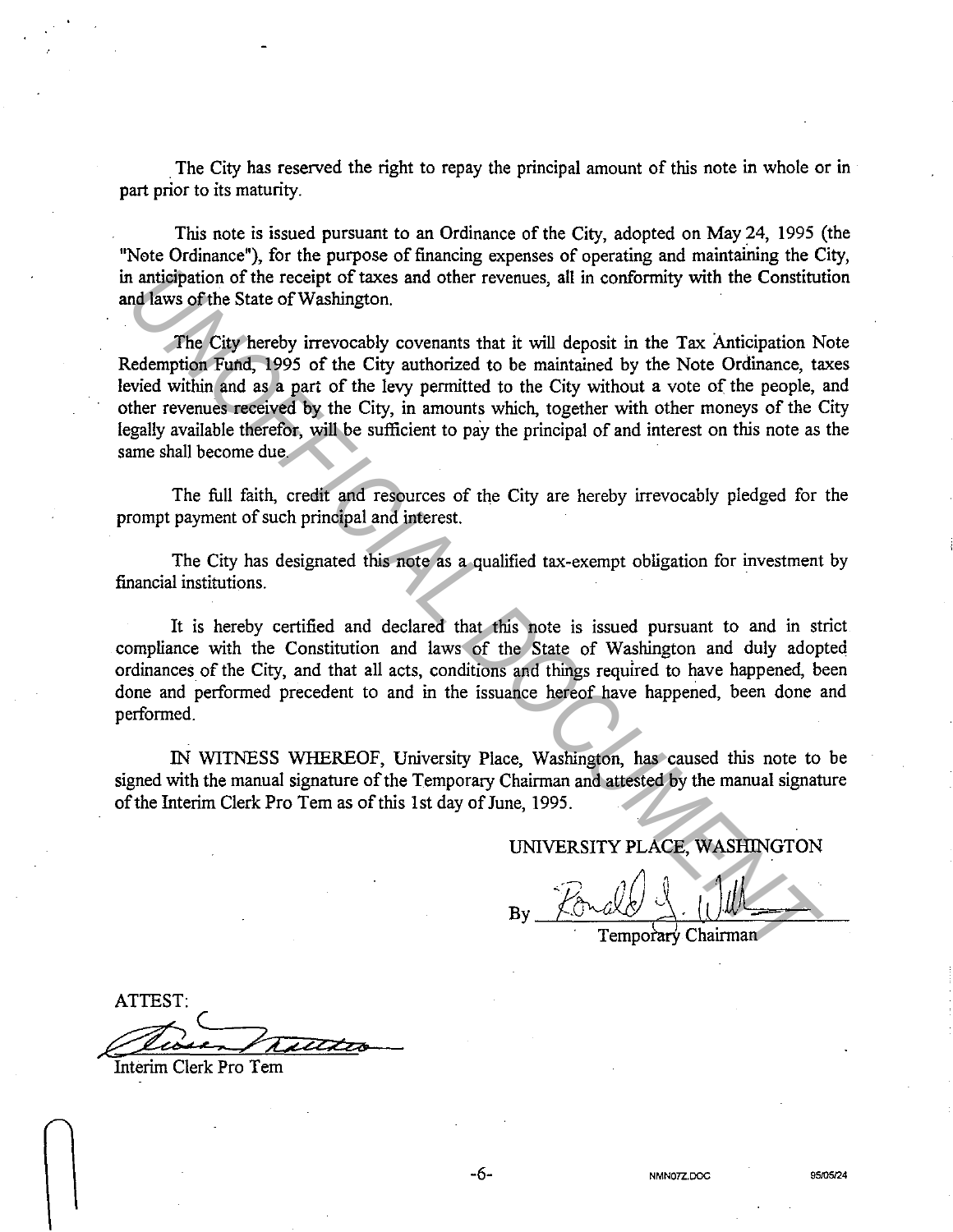Section 7. Execution of the Note. The Note shall be executed on behalf of the City by the manual signature of the Mayor and City Clerk or the Temporary Chairman or Interim Clerk Pro Tem.

Section 8. Lost. Destroyed or Mutilated Note. In the event the Note is lost, destroyed, or mutilated, the City will cause to be issued a new Note, substantially similar to the original, to replace the same, in such manner and upon such reasonable terms and conditions as the Council may determine.

Section 9. Sale of Note: Authorization to Officials and Agents: Ratification of Prior Actions. The Council hereby authorizes the sale of the Note to the Bank pursuant to the Bank's offer attached hereto. The appropriate City officials, agents and representatives are hereby authorized and directed to do everything necessary for the prompt issuance, execution and delivery of the Note and for the proper use and application of the proceeds of the sale thereof as provided in this ordinance.

All actions heretofore taken by the City's officials, agents and representatives in connection with the issuance and sale of the Note are hereby ratified, approved and confirmed.

Section 10. Note Not Arbitrage Bond or Private Activity Bond: Special Designation. The City covenants and agrees that throughout the term of the Note no part of the proceeds of the Note or any other moneys or obligations held under this ordinance shall at any time be used for any purpose or invested in such a manner, nor shall the City take any other action, which would cause the Note to be (i) an "arbitrage bond" under the Internal Revenue Code of 1986, as amended, and applicable regulations (the "Code") or (ii) a "private activity bond" under the Code. The City further covenants that the amount of a Request for Draw will not exceed the City's projected expenditures. **Section 3.** Lost, Destroyed or Mutilated Note. In the event the Note is lost, destroyed mutilated, the City will cause to be issued a new Note, substantially similar to the original replace the same, in such manner and up

The City hereby designates the Note as a "qualified tax-exempt obligation" under Section 265(b) of the Code. The City does not expect to issue tax-exempt obligations in an aggregate principal amount in excess of ten million dollars during calendar year 1995.